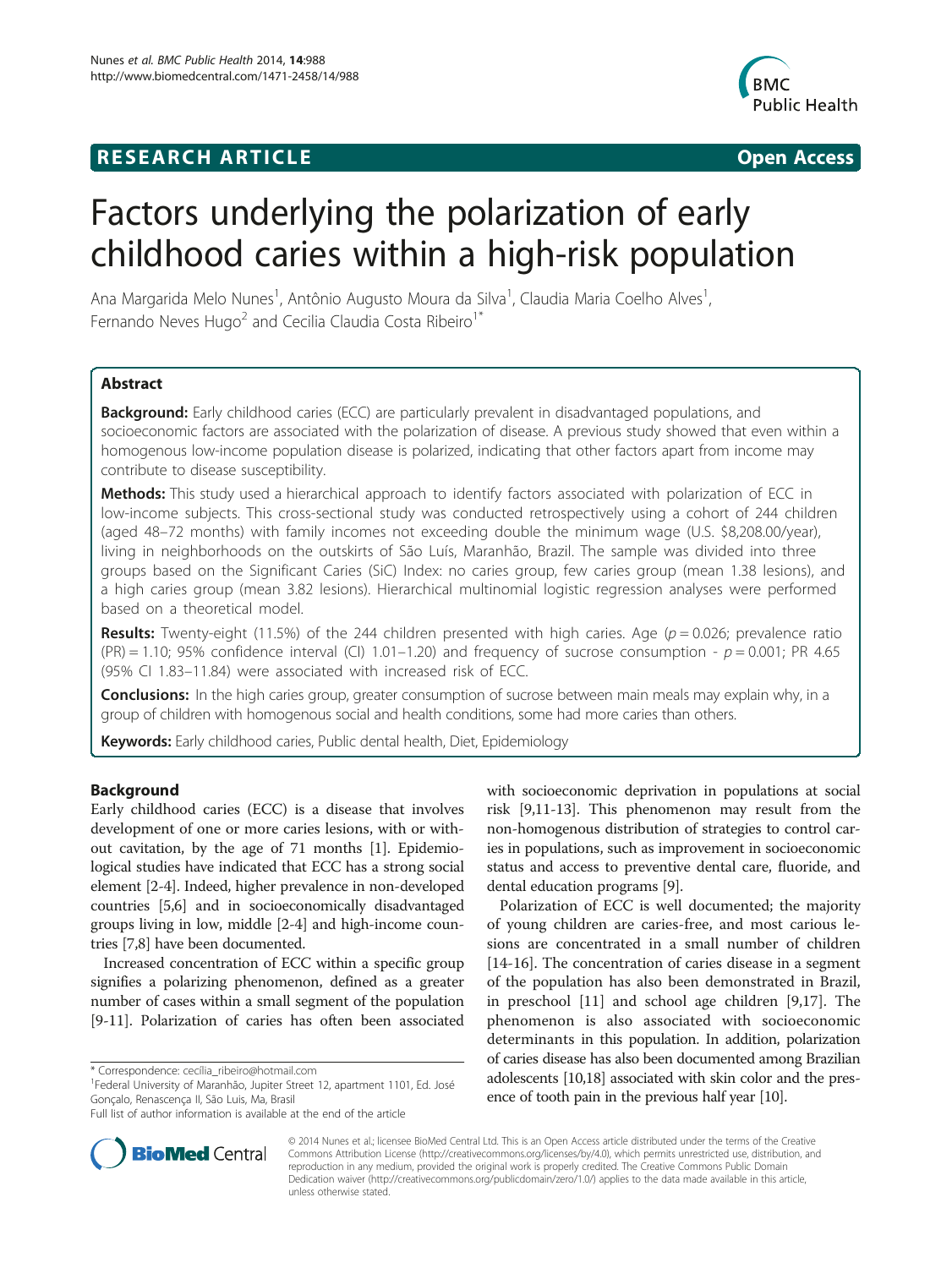In a previous study involving children 18 to 42 months of age [\[19](#page-7-0)], we observed that caries disease was polarized in a population characterized by low socioeconomic status in the peripheral neighborhoods of São Luís, Maranhão Brazil. Given that socioeconomic factors have been associated with ECC risk and its polarization among children, it is important to understand what factors mediate susceptibility to the disease. Elucidation of these factors may reveal why, within a group of children who are all vulnerable, some have more caries than others.

Identifying modifiable proximal factors that mediate the association between socioeconomic status (SES) and ECC polarization may help design interventions to ameliorate the burden of this disease, especially among low-income groups. To the best of our knowledge, no previous study has explored proximal factors that may mediate the association between SES and caries polarization. The objective of this study was to use a hierarchical approach to identify factors associated with ECC polarization within a vulnerable low-income population.

## Methods

#### Study design

This was a cross-sectional study nested within a cohort study of preschool children aged from 18 to 42-months, in which was evidenced caries polarization [[19\]](#page-7-0). This study was conducted from March to September 2008 in the city of São Luís, Maranhão, Brazil. A convenience sample of children enrolled from community nurseries servicing low-income families, with incomes up to twice the Brazilian minimum wage (corresponding to U.S. \$8,208.00/ year) was selected. Four nurseries located in the poorest city district were sufficient to complete the sample size. All children attending these nurseries were invited to participate in the study.

A total of 260 parents signed informed consent forms for participation in the study. Exclusion criteria included the presence of debilitating systemic diseases, malnutrition, and antibiotic use that could interfere with colonization of Streptococcus mutans (SM) 30 days prior to the onset of the study. These factors were chosen because of their potential to influence the expression of caries.

Considering that this study used previously collected data, [[19\]](#page-7-0) ad hoc power analysis indicated that a sample of 226 children is able to detect a 2.5 prevalence ratio (PR), with an 80% test power and a 5% probability of type I error, assuming that 10% of children presented caries.

#### Data collection

The mothers or caregivers were interviewed using a structured questionnaire that was tested in a pilot study involving 25 mothers or caregivers. The questionnaire included demographic and social variables (mother's age,

mother's years of education, family income), mother-child data (if the mother has untreated cavities of caries or not), who stays at home with the child, previous information about oral health (if she received information about oral health care by a dentist or by health professional), previous child hospitalization, antibiotic use in the last year by the child, child visits to the dentist, nighttime breastfeeding after 1 year and child oral hygiene practices (when teeth brushing started, who brushes the child's teeth and daily toothbrush frequency).

A 24-hour food recall was used to acquire information about participants' dietary habits (use of a night bottle and frequency of sucrose consumption between main meals in the form of juice, baby formula, snacks, and sweets). On a separate day, a dental surgeon assessed the visible plaque index (VPI) of each participant under natural light in the knee-to-knee position. To calculate VPI, a score corresponding to the sum of tooth sides with clinically visible plaque in relation to the total number of tooth sides present was determined [\[20\]](#page-7-0).

The same examiner determined the number of teeth with carious decay, with extraction completed or indicated, and with fillings apparent by surface examination (dmfs index) for each child using a dental mirror (n° 5) and an exploratory probe with a rhombus point, as recommended by the World Health Organization [\[21](#page-7-0)]. The clinical exam was repeated one week later in 10% of the study population to evaluate intra-examiner agreement (kappa = 0.91). To identify the group of children in which caries disease was polarized, the Significant Caries (SiC) Index, adapted for deciduous teeth corresponding to the third of the sample with highest dmfs scores, was used [[22](#page-7-0)].

To detect SM contamination, 1.7 mL of non-stimulated saliva was collected by pressing a sterile swab on the sublingual zone and dorsal tongue of each child until the swab was saturated (~5 seconds in each area). Each saliva sample was diluted in saline solution (0.9% NaCl) to produce decimal dilutions. Aliquots (0.1 mL) of each dilution were spread onto Mitis salivarius-bacitracin agar plates and incubated in a 5%  $CO<sub>2</sub>$  chamber for 48 hours. After incubation, the number of colonyforming units (CFUs) was counted on each plate with >10 colonies. A single examiner, who did not have knowledge of patients' caries status, performed the microbial counts in duplicate using a digital colony counter (model CP 600 Plus, Phoenix).

### Theoretical model

A hierarchical theoretical model with the following eight blocks was employed: 1) age of child in months; 2) socioeconomic and demographic factors; 3) mother's past history of caries (if the mother has untreated cavities of caries or not); 4) child's health status; 5) dietary child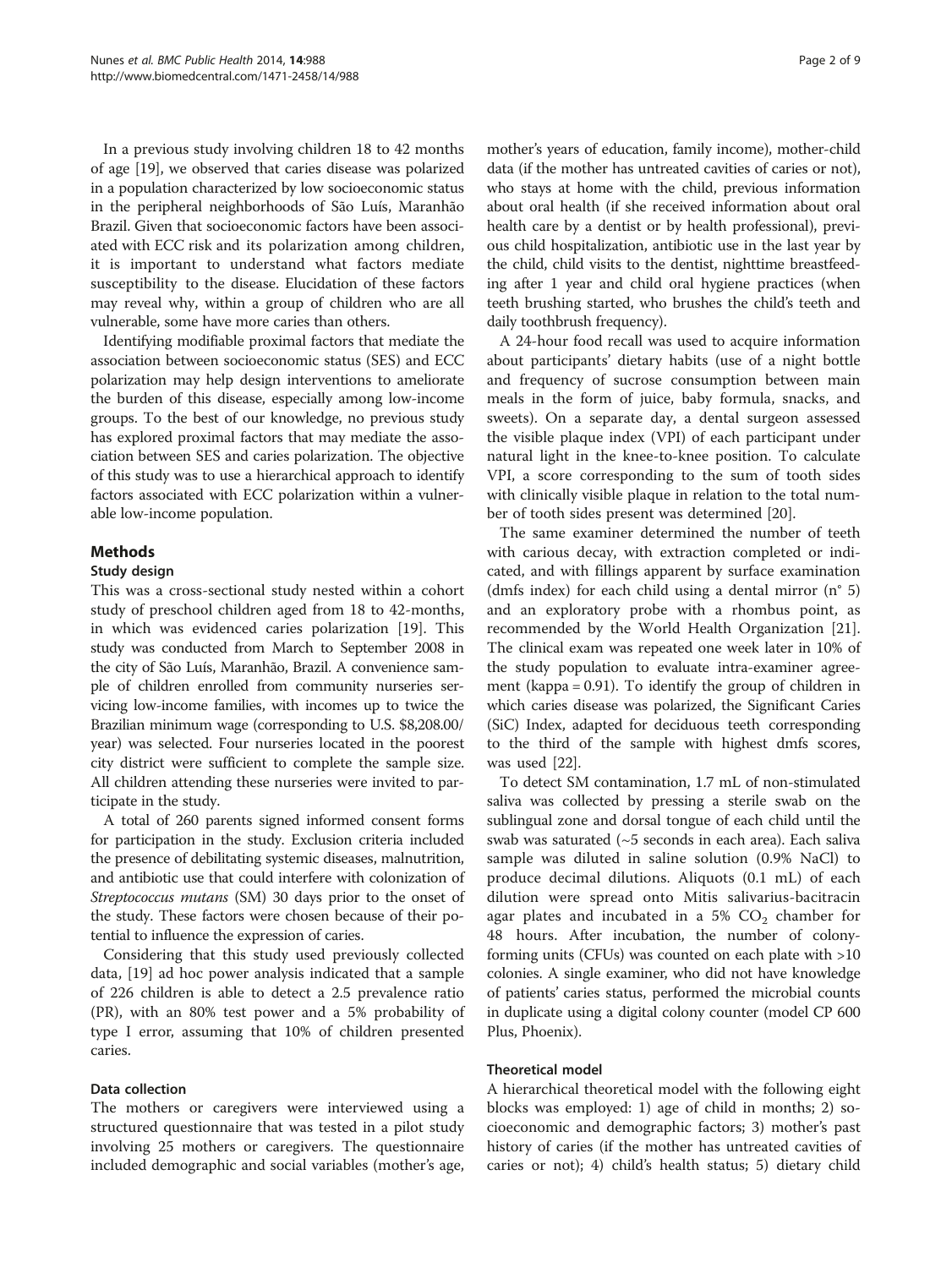habits; 6) child oral hygiene data; 7) VPI; and 8) level of SM contamination in the saliva (Figure 1).

Age was considered a potentially confounding factor, so the model was adjusted for this variable, which represented the block furthest from the outcome. This variable was added as a continuous variable.

The second block included socioeconomic and demographic variables as distal factors in the theoretical model since they can influence all variables in subsequent blocks. Were included in this block mother's age in years, mother's years of education  $(\langle 8, 8-11, 0r \rangle >11)$ , family income (<1 minimum wage, 1 minimum wage (U.S.  $$4,104.00/year$ ), or >1 minimum wage), who stayed at home with the child when she/he was not in day care (the mother, others), and whether the mother or caregiver received information about oral health (yes or no) [\[19](#page-7-0)].

The health variable included for the mother in the third block, which may mediate the association between socioeconomic variables and childhood caries, was previous history of caries, self-reported by the mother. She reported if she had untreated cavities of caries or not at the time of interview (yes, no).

Health variables for the child were included in the fourth block since they may mediate the association between the variables included in the previous blocks and childhood caries. The following variables were used: previous child

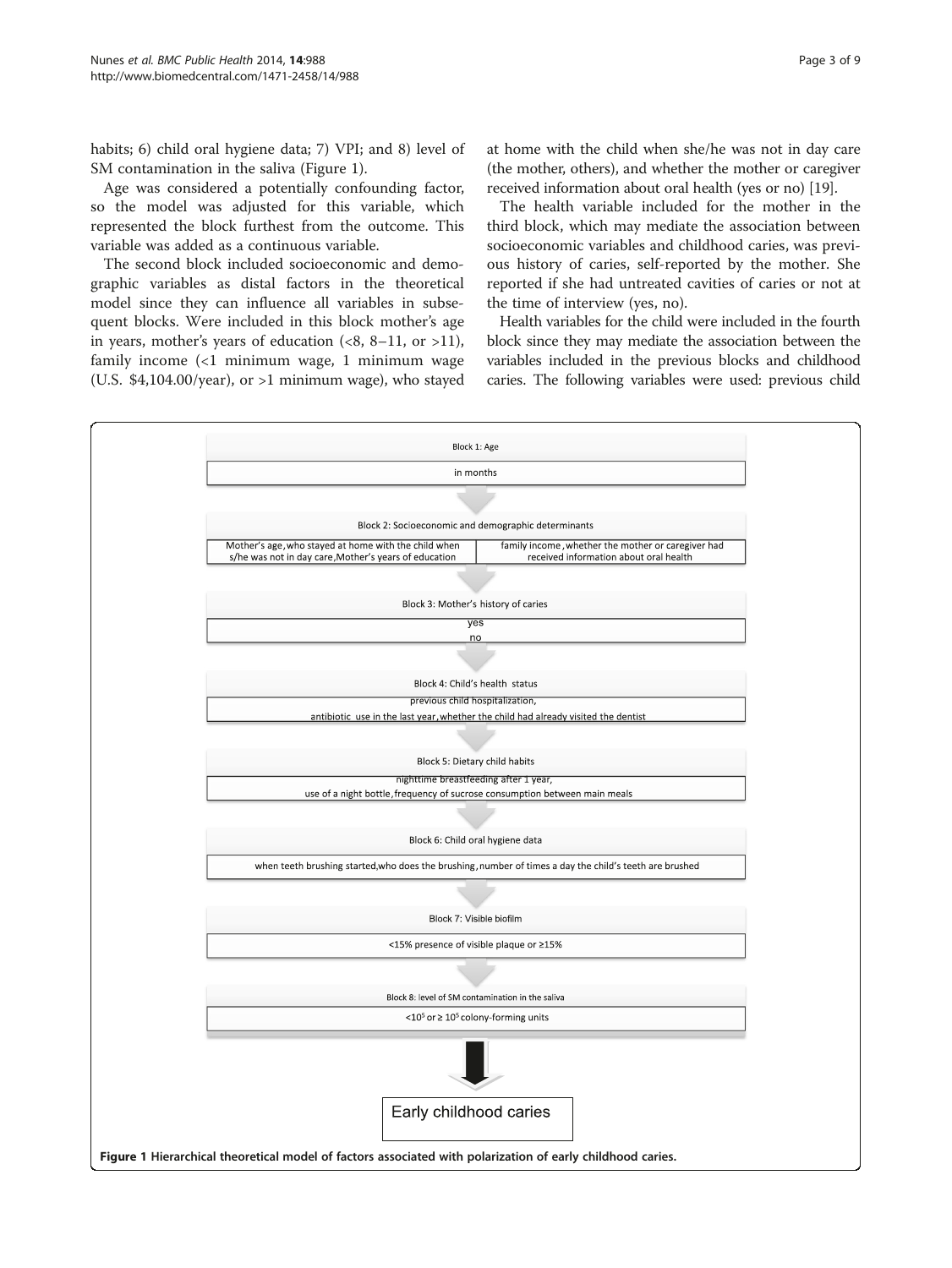hospitalization reported by the mother or caregiver (0, 1, or ≥2 times), antibiotic use in the last year (yes, no), and whether the child had already visited the dentist (yes, no).

In the fifth block, dietary practices were included, assuming that these variables may be influenced by socioeconomic and demographic factors, and by mother and child health variables. The variables in this block were: nighttime breastfeeding after 1 year (yes, no), use of a night bottle (yes, no), and frequency of sucrose consumption between main meals in the form of juice, baby formula, snacks, and sweets ( $\leq$ 3 or >3 times/day).

Oral hygiene practices may be moderator variables of the association between diet and ECC, so they were included in the sixth block as follows: when teeth brushing started (0–6 months, 7–12 months, after 12 months), who does the brushing (the child alone, the caregiver), and the number of times a day the child's teeth are brushed (up to 1 time,  $\geq 2$  times).

In the seventh block, whether a visible biofilm was present (<15% presence of visible plaque or  $\geq$ 15%) was recorded assuming that this variable may be influenced by both hygiene and dietary practices.

In the final block the level of SM contamination in the saliva (<10<sup>5</sup> or ≥10<sup>5</sup> CFU – colony-forming units) was included as a biological variable nearest to the outcome that might be influenced by all variables in the previous blocks.

#### Statistical analyses

Multinomial logistic regression using forward selection and guided by a hierarchical approach was used [\[19,23](#page-7-0)]. We evaluated possible associations between risk factors and ECC using a series of models, which allowed for the modeling of the dependent variable, structured as polytomous data divided according to three SiC categories (caries-free, few caries, high caries). The estimated coefficients were expressed as prevalence ratios (PRs) and their 95% confidence intervals were also calculated.

The hierarchical modeling started with the first block. The variables of the first block were adjusted simultaneously for each other and only those variables whose p value was <0.10 entered in subsequent models. Then variables of the second block were adjusted simultaneously for each other and for the variables whose p value was <0.10 in the previous step. The significance of each variable was considered at the time of entry into the model (p value <0.05). All other blocks were then added in succession following the same procedure.

All statistical analyses were performed using the STATA 10.0 program (Stata Corp., College Station, TX). Collinear variables were evaluated using the variance inflation factor.

#### Ethical aspects

The ethics committee of the University Hospital of the Federal University of Maranhão (Universidade Federal

do Maranhão, UFMA) (case 33104-1251/2007) approved the study. The parents or legal representatives of each child that participated in the study read and signed informed consent forms. All children needing dental treatment were referred to the pediatric dental clinical of the UFMA.

## Results

Among the 260 children whose parents signed informed consent forms, 16 (6.2%) were excluded from the study because they did not complete all steps of the investigation. In our final analyses, we used data from 244 children. In this study, ECC prevalence was 32%. Mean dmfs index was 0.42 and the standard deviation (SD) was 0.69 in the whole sample. Separating the dmfs index into their components, only the component cavity was observed in our sample.

According to the SiC index, the high caries group (more than three caries lesions) included 28 children (mean 3.82 lesions, SD 0.45). The few lesions group (1-3 caries lesions) contained 49 children (mean 1.38 lesions, SD 0.49). A distribution of explanatory variables according to caries group is shown in Table [1](#page-4-0).

The results of the multinomial model of hierarchized regression are reported in Table [2](#page-6-0). No collinear variables were identified. In block 1, the age of the child was significantly associated with ECC in the high caries group ( $p =$ 0.026; PR = 1.10; 95% CI 1.01–1.20) and this association in few caries group was found to be within the limit of significance ( $p = 0.054$ ; PR = 1.06; 95% CI 1.00-1.12). In the second and third blocks, none of the variables were associated with the outcome. In the fourth block, having access to a dentist was an indicator of protection in the few caries group ( $p = 0.035$ ; PR = 0.20; 95% CI 0.05–0.89) but not in the high caries group ( $p = 0.932$ ). In the fifth block, nocturnal breastfeeding beyond the age of 1 year was in the limit of significance, as a borderline protective factor for the few caries group ( $p = 0.051$ ; PR = 0.33; 95% CI 0.11–1.01). In this same block, the consumption of sucrose between main meals was significant ( $p = 0.001$ ) in the high caries group, PR = 4.65 (95% CI 1.83–11.84) (Table [2](#page-6-0)).

In the sixth block, the variable of the mother or caregiver brushing the child's teeth for them was a significant protective factor in the few caries group ( $p = 0.004$ ;  $PR = 0.27$ ; 95% CI 0.11–0.66) but was not significant in the high caries group. The biological variables in the seventh (VPI) and eighth blocks (S. mutans contaminated saliva) were not associated with childhood caries.

#### **Discussion**

This study revealed that high sucrose consumption was associated with caries polarization among children living in vulnerable social condition after controlling for confounding variables through a hierarchical approach.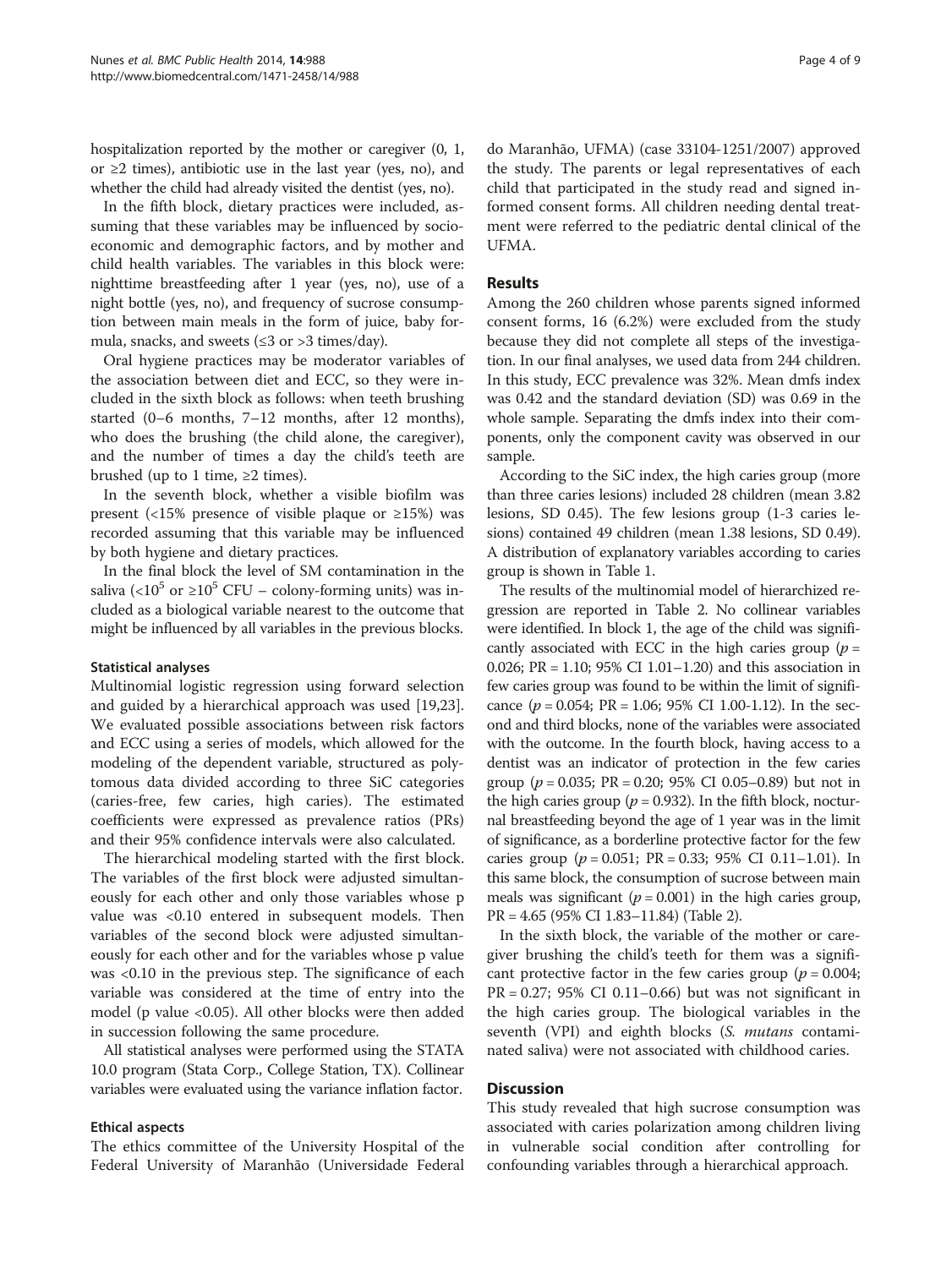## <span id="page-4-0"></span>Table 1 Distribution of variables in the three groups: caries free, few lesions and high caries group

| Variables                                                                  | <b>Caries free</b><br>group N (%) | <b>Few lesions</b><br>group N (%) | <b>High caries</b><br>group N (%) |
|----------------------------------------------------------------------------|-----------------------------------|-----------------------------------|-----------------------------------|
| Family Income (minimum wages)                                              |                                   |                                   |                                   |
| <1                                                                         | 55 (65)                           | 19 (23)                           | 10(12)                            |
| $\mathbf{1}$                                                               | 75 (68)                           | 22 (20)                           | 14(13)                            |
| >1                                                                         | 30 (79)                           | 5(13)                             | 3(8)                              |
| Mother's years of education                                                |                                   |                                   |                                   |
| < 8                                                                        | 37 (59)                           | 16(25)                            | 10(16)                            |
| 8 a 11                                                                     | 64 (72)                           | 15(17)                            | 10(11)                            |
| >11                                                                        | 59 (73)                           | 15 (18)                           | 7(91)                             |
| Who stayed at home with the child when s/he was not in day care            |                                   |                                   |                                   |
| The mother                                                                 | 80(68)                            | 24 (20)                           | 13(11)                            |
| Others                                                                     | 80 (69)                           | 22 (19)                           | 14(12)                            |
| Whether the mother or caregiver had received information about oral health |                                   |                                   |                                   |
| No                                                                         | 68 (71)                           | 18 (19)                           | 9(9)                              |
| Yes                                                                        | 93 (67)                           | 28 (20)                           | 18 (137)                          |
| Mother's history of caries                                                 |                                   |                                   |                                   |
| No                                                                         | 68 (69)                           | 21(22)                            | 9(9)                              |
| Yes                                                                        | 92 (68)                           | 25 (19)                           | 18(13)                            |
| Number of previous child hospitalizations                                  |                                   |                                   |                                   |
| $\circ$                                                                    | 90(67)                            | 27(20)                            | 18 (13)                           |
| 1                                                                          | 55 (71)                           | 15(20)                            | 7(9)                              |
| $\geq$ 2 times                                                             | 16(73)                            | 4(18)                             | 2(9)                              |
| Whether they had already visited the dentist                               |                                   |                                   |                                   |
| No                                                                         | 135 (67)                          | 44 (22)                           | 22(11)                            |
| Yes                                                                        | 26 (79)                           | 2(6)                              | 5(15)                             |
| Antibiotic use in the last year                                            |                                   |                                   |                                   |
| No                                                                         | 107(70)                           | 26(17)                            | 19(13)                            |
| Yes                                                                        | 54 (66)                           | 20(24)                            | 8(10)                             |
| Nighttime breastfeeding after 1 year                                       |                                   |                                   |                                   |
| No                                                                         | 125 (66)                          | 45 (24)                           | 20(10)                            |
| Yes                                                                        | 38 (78)                           | 4(8)                              | 7(14)                             |
| Use of a night bottle                                                      |                                   |                                   |                                   |
| No                                                                         | 117(65)                           | 40 (22)                           | 23 (13)                           |
| Yes                                                                        | 44 (82)                           | 6(11)                             | 4(7)                              |
| Frequency of sucrose consumption between main meals                        |                                   |                                   |                                   |
| $\leq$ 3                                                                   | 145 (72)                          | 42 (21)                           | 15(7)                             |
| >3 times                                                                   | 22(55)                            | 6(15)                             | 12 (30)                           |
| When teeth brushing started (months)                                       |                                   |                                   |                                   |
| $0 - 6$                                                                    | 19 (86)                           | 3(14)                             | 0(0)                              |
| 7 a 12                                                                     | 69 (69)                           | 16 (16)                           | 15(15)                            |
| $>12$                                                                      | 73 (65)                           | 27(24)                            | 12(11)                            |
| Who does the teeth brushing                                                |                                   |                                   |                                   |
| The child alone                                                            | 17 (49)                           | 14(40)                            | 4(11)                             |
| The caregiver                                                              | 144 (72)                          | 32 (16)                           | 23 (11)                           |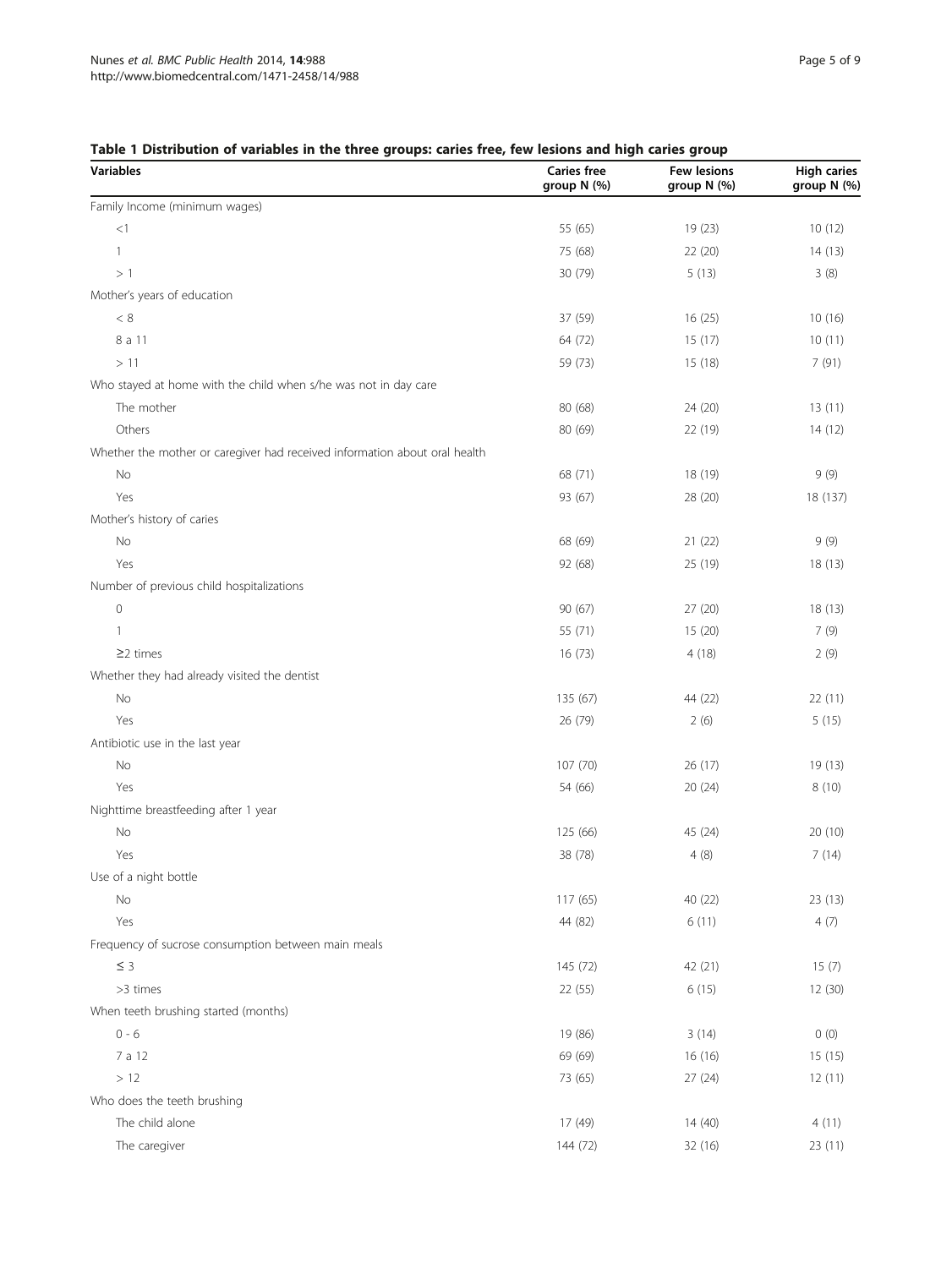| The number of times a day their teeth are brushed |           |          |          |
|---------------------------------------------------|-----------|----------|----------|
| up to 1                                           | 15(58)    | 7(27)    | 4(15)    |
| $\geq$ 2                                          | 146 (70)  | 39 (19)  | 23(11)   |
| Visible biofilm                                   |           |          |          |
| < 15%                                             | 58 (79)   | 11(15)   | 4(6)     |
| $\geq 15\%$                                       | 112 (64)  | 38 (22)  | 24(14)   |
| Streptococcus mutans contamination in the saliva  |           |          |          |
| $<$ 10 <sup>5</sup> CFU*                          | 104 (69)  | 28 (19)  | 17(11)   |
| $\geq 10^{-5}$ CFU*                               | 63 (66)   | 21(22)   | 11(12)   |
| Total**                                           | 167 (100) | 49 (100) | 28 (100) |

| Table 1 Distribution of variables in the three groups: caries free, few lesions and high caries group (Continued) |  |  |
|-------------------------------------------------------------------------------------------------------------------|--|--|
|-------------------------------------------------------------------------------------------------------------------|--|--|

\*CFU: colony-forming units \*\*umbers may not add to total because of missing values.

The phenomenon of caries polarization among children has been associated with social deprivation [\[24](#page-7-0)]. However it has been shown that even in populations with homogenous social background caries tend to concentrate in certain population subgroups [[9,24\]](#page-7-0). Reasons for this are poorly understood. In the present study we showed that higher sugar consumption is possibly the factor that mediates the association between low SES and caries polarization.

Indeed, studies have indicated that low socioeconomic level can alter dietary patterns [[25](#page-7-0)] so sugar consumption may be a pathway to the association between low family income and caries polarization, since both socioeconomic factors [[3,4\]](#page-7-0) and sucrose consumption [[4,15,18,19,25,26](#page-7-0)] also present robust associations with ECC. It is possible that synergy between deprived social conditions and high-sugar dietary patterns may explain these findings.

In the present study, we used the SiC index to identify the high caries group as a proxy for disease polarization, showing a mean of 3.82 lesions. Other studies involving children up to five years of age showed a SiC value similar to ours, such as a SiC value of 4.14 in Mexican children [\[27](#page-7-0)] and of 4.09 in Sri Lankan children [[12\]](#page-7-0).

Ours results showed that age was associated with ECC, in the high caries groups, confirming results of previous studies indicating that caries severity increases with age [\[19](#page-7-0)[,28-32](#page-8-0)].

The demographic, economic, and social variables (income, schooling, health information) in the second level were not associated with ECC. These data differ from results of two prior studies [[2,3\]](#page-7-0), which found that social variables were associated with ECC. This is likely explained by the homogeneity of social variables in the cohort included in this study. Although the homogeneity lessened the power of social variables, homogeneous social variables are desirable in a study investigating variables that explain polarization of ECC incidence to reduce confounding by SES.

In the few caries group, the non-polarization phenomenon may be attributable to several protective factors, including access to a dentist, being breastfed after the age of 1 year and teeth brushing by the mother. Thus, it seems that even in deprived low-income groups, access to health care, protective feeding practices and oral hygiene might buffer the deleterious effect of high sugar consumption on ECC.

Access to the dentist was protective factor only in the few caries group ( $PR = 0.20$ ). It's possible that children of high caries group may have gone to the dentist for restorative care or even due to toothache. In this sense, it has been shown that access to dental treatment among preschoolers occurs especially for emergency care [[33\]](#page-8-0).

Similarly, teeth brushing performed by the mother were also protective only for the few caries group  $(PR = 0.27)$ . The high caries group may not have had adequate hygiene practices, resulting in higher DMFS scores.

Nocturnal breastfeeding after age 1 ( $PR = 0.33$ ) was a protective factor of borderline significance in the group with few caries  $(p = 0.051)$ . It is possible that the small sample size could have contributed to the borderline association between nocturnal breastfeeding and ECC observed in the group with few caries. In the high caries group, however, this practice was not found to protect from the disease, possibly because children with greater number of lesions had other deleterious dietary practices superimposed on breastfeeding, such as consumption of more sucrose. Others epidemiological studies failed to show that breastfeeding after age 1 were associated with ECC [\[34](#page-8-0)-[36\]](#page-8-0), including previous analysis of data involving the same population of children [\[19](#page-7-0)].

The fact that we used a convenience sample is a limitation to the external validity of this study's findings. However, it is possible that our results could be extrapolated to other low SES populations living in similar conditions.

One of the strengths of our study is that since ECC is considered a social disease, studying a population with homogenous social and economic conditions favors the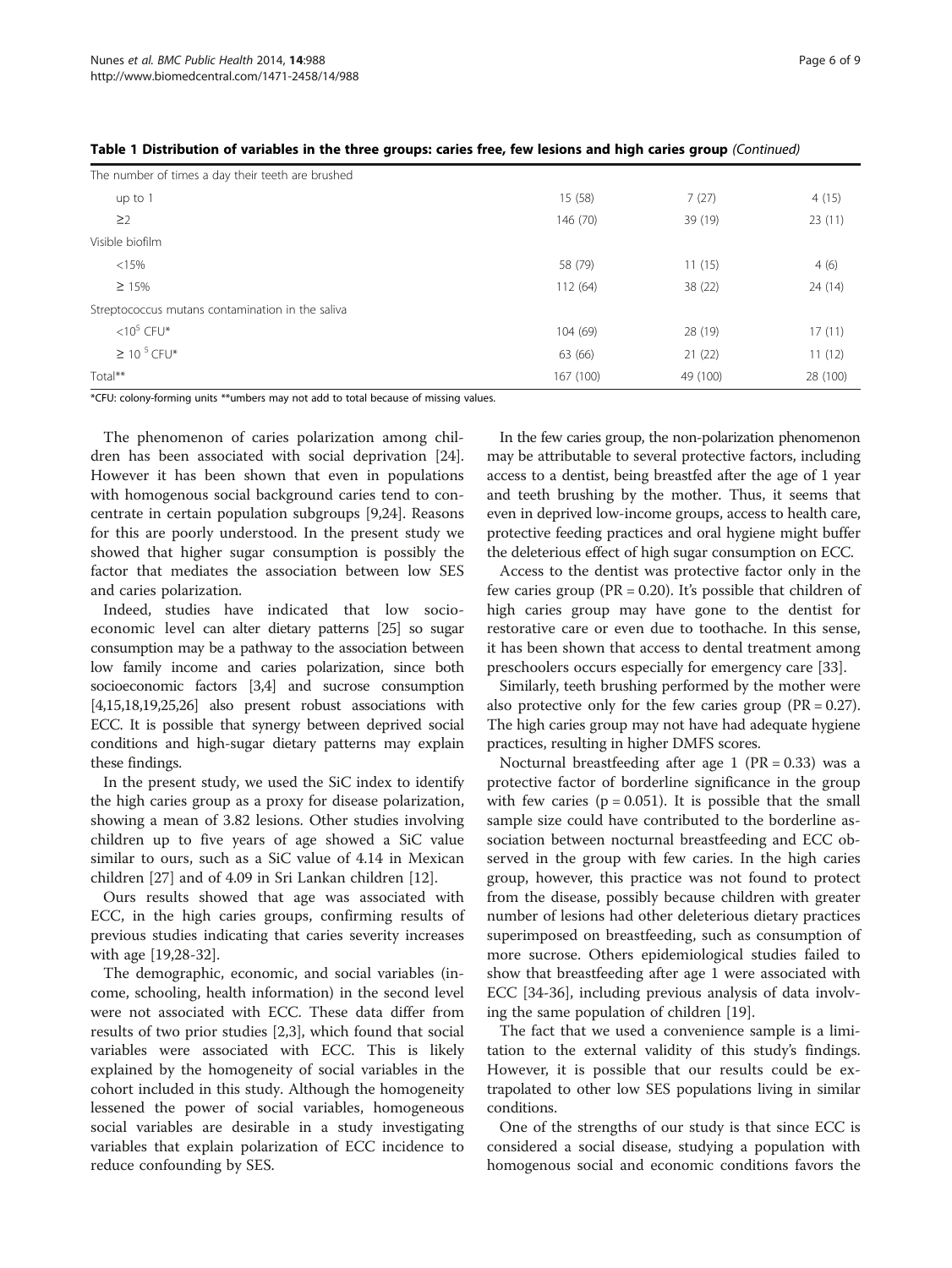<span id="page-6-0"></span>

| Table 2 Multinomial logistic regression of the factors associated with early childhood caries (group with few lesions |  |  |
|-----------------------------------------------------------------------------------------------------------------------|--|--|
| and high caries group) in a hierarchical model                                                                        |  |  |

| Groups/Variables                                       | <b>Block 1</b>    |       | Block 4            |       | Block 5           |       | Block 6           |       |
|--------------------------------------------------------|-------------------|-------|--------------------|-------|-------------------|-------|-------------------|-------|
|                                                        | PR (95% CI)       | p     | PR (95% CI)        | p     | PR (95% CI)       | p     | PR (95% CI)       | p     |
| Few caries group                                       |                   |       |                    |       |                   |       |                   |       |
| Age                                                    | $1.06(1.00-1.12)$ | 0.054 |                    |       |                   |       |                   |       |
| Child has visited the dentist                          |                   |       |                    |       |                   |       |                   |       |
| No                                                     |                   |       | $\mathbf{1}$       |       |                   |       |                   |       |
| Yes                                                    |                   |       | $0.20$ (0.05-0.89) | 0.035 |                   |       |                   |       |
| Frequency of sucrose consumption<br>between main meals |                   |       |                    |       |                   |       |                   |       |
| $\leq$ 3                                               |                   |       |                    |       | $\mathbf{1}$      |       |                   |       |
| >3                                                     |                   |       |                    |       | $0.83(0.28-2.42)$ | 0.732 |                   |       |
| Use of a night bottle                                  |                   |       |                    |       |                   |       |                   |       |
| No                                                     |                   |       |                    |       | $\mathbf{1}$      |       |                   |       |
| Yes                                                    |                   |       |                    |       | $0.42(0.16-1.08)$ | 0.073 |                   |       |
| Nighttime breastfeeding after 1 year                   |                   |       |                    |       |                   |       |                   |       |
| No                                                     |                   |       |                    |       | $\mathbf{1}$      |       |                   |       |
| Yes                                                    |                   |       |                    |       | $0.33(0.11-1.01)$ | 0.051 |                   |       |
| Who does the teeth brushing                            |                   |       |                    |       |                   |       |                   |       |
| The child alone                                        |                   |       |                    |       |                   |       | 1                 |       |
| The caregivers                                         |                   |       |                    |       |                   |       | $0.27(0.11-0.66)$ | 0.004 |
| High caries group                                      |                   |       |                    |       |                   |       |                   |       |
| Age                                                    | $1.10(1.01-1.20)$ | 0.026 |                    |       |                   |       |                   |       |
| Child has visited the dentist                          |                   |       |                    |       |                   |       |                   |       |
| No                                                     |                   |       | 1                  |       |                   |       |                   |       |
| Yes                                                    |                   |       | 1.05 (0.36-3.09)   | 0.932 |                   |       |                   |       |
| Frequency of sucrose consumption<br>between main meals |                   |       |                    |       |                   |       |                   |       |
| $\leq$ 3                                               |                   |       |                    |       | $\mathbf{1}$      |       |                   |       |
| >3                                                     |                   |       |                    |       | 4.65 (1.83-11.84) | 0.001 |                   |       |
| Use of a night bottle                                  |                   |       |                    |       |                   |       |                   |       |
| No                                                     |                   |       |                    |       | $\mathbf{1}$      |       |                   |       |
| Yes                                                    |                   |       |                    |       | $0.57(0.18-1.85)$ | 0.353 |                   |       |
| Nighttime breastfeeding after 1 year                   |                   |       |                    |       |                   |       |                   |       |
| No                                                     |                   |       |                    |       | $\mathbf{1}$      |       |                   |       |
| Yes                                                    |                   |       |                    |       | 1.38 (0.50-3.80)  | 0.532 |                   |       |
| Who does the teeth brushing                            |                   |       |                    |       |                   |       |                   |       |
| The child alone                                        |                   |       |                    |       |                   |       | 1                 |       |
| The caregivers                                         |                   |       |                    |       |                   |       | 1.00 (0.25-4.02)  | 0.998 |

PR prevalence ratio, CI confidence interval.

Only variables whose p value were < 0.10 were shown in the table and others described below were omitted. Results for each variable were shown only for the block at which the variable was entered first. Blocks 2, 3, 7 and 8 were not presented because no significant variables were kept at these blocks.

Block 1: adjusted for age.

Block 2: adjusted for variable kept in block 1(age) plus variables from block 2.

Block 3: adjusted for variable kept in block 1(age) plus variables from block 3.

Block 4: adjusted for variable kept in block 1(age) plus variables from block 4.

Block 5: adjusted for variable kept in block 1(age), variable selected from block 4 (child has visited the dentist) plus variables from block 5.

Block 6: adjusted for variable kept in block 1(age), variable selected from block 4 (child has visited the dentist), variables selected from block 5 (frequency of sucrose consumption between main meals, nighttime breastfeeding after 1 year, and use of a night bottle) plus variables from block 6.

Block 7: adjusted for variable kept in block 1(age), variable selected from block 4 (child has visited the dentist), variables selected from block 5 (frequency of sucrose consumption between main meals, nighttime breastfeeding after 1 year and use of a night bottle), variable selected from block 6 (who does the teeth brushing) plus variables from block 7.

Block 8: adjusted for variable kept in block 1(age), variable selected from block 4 (child has visited the dentist), variables selected from block 5 (frequency of sucrose consumption between main meals, nighttime breastfeeding after 1 year and use of a night bottle), variable selected from block 6 (who does the teeth brushing) plus variables from block 8.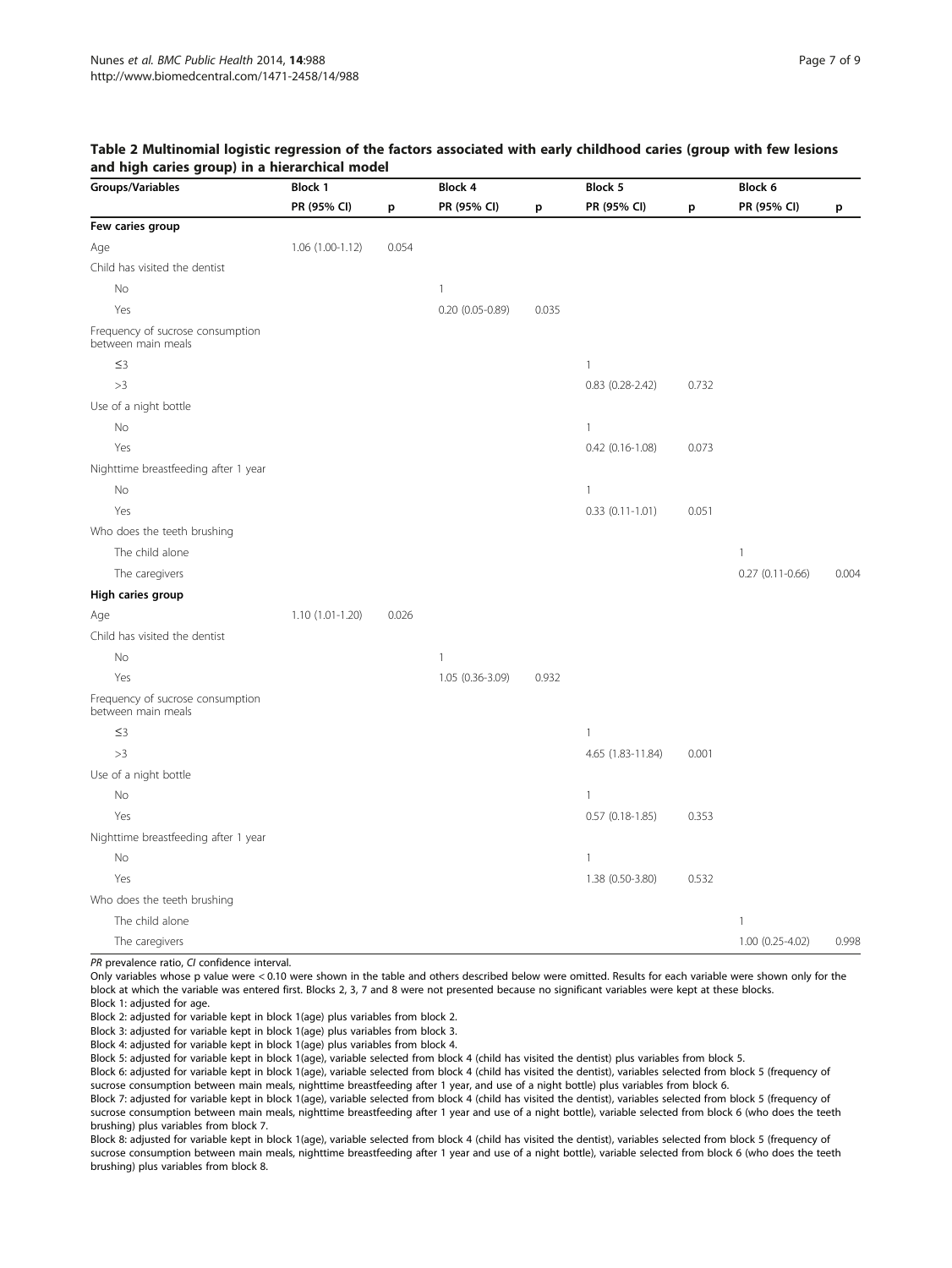<span id="page-7-0"></span>identification of factors that stratify risk within vulnerable groups and allows for better control of confounding factors. Furthermore, the use of a hierarchical model permitted us to evaluate mediation of more proximal factors on the association between distal variables such as SES and ECC.

## Conclusion

In conclusion, higher sucrose consumption increases the likelihood of ECC in socially vulnerable children. Caries population prevention strategies based on teeth brushing and visits to a dentist seems not to be enough to reduce inequalities in oral health because they do not seem to be reaching the most vulnerable groups among the vulnerable. Another possible explanation is that these preventive practices are not sufficient to counterbalance the deleterious effect of high sugar consumption in the highcaries group of children. Public policies focused on warning about the risk of added sugars consumption might be an additional strategy to control ECC in these deprived low-income populations.

#### Competing interests

The authors declare that they have no competing interests.

#### Authors' contributions

AMMN - drafted the manuscript, participated in the study design, performed the statistical analysis, and gave final approval of the version to be published. AAMS - made substantial contributions to the conception and design of the study, analysis of data, and gave final approval of the version to be published. CMCA - participated in the study design, performed the statistical analysis and gave final approval of the version to be published. FNH - made substantial contributions to the conception and design of the study, analysis of data, and gave final approval of the version to be published. CCCR - made substantial contributions to the conception and design of the study, acquisition, analysis and interpretation of data, and gave final approval of the version to be published. All authors read and approved the final manuscript.

#### Acknowledgements

We thank FAPEMA (Fundação de Amparo à Pesquisa do Estado do Maranhão), Ministério da Saúde, and CNPq (Conselho Nacional de Desenvolvimento Científico e Tecnológico) for financial support.

#### Author details

<sup>1</sup>Federal University of Maranhão, Jupiter Street 12, apartment 1101, Ed. José Gonçalo, Renascença II, São Luis, Ma, Brasil. <sup>2</sup>Federal University of Rio Grande do Sul, Porto Alegre, Brazil.

#### Received: 3 May 2014 Accepted: 5 September 2014 Published: 22 September 2014

#### References

- American Academy of Paediatric Dentistry: Policy on Early Childhood Caries (ECC): Classification, consequences and preventive strategies. 2011, Reference Manual 2011; vol 34. [http://www.aapd.org/media/](http://www.aapd.org/media/Policies_Guidelines/P_ECCclassifications.pdf) [Policies\\_Guidelines/P\\_ECCclassifications.pdf](http://www.aapd.org/media/Policies_Guidelines/P_ECCclassifications.pdf).
- 2. Hallet KB, O'Rourke PK: Pattern and severity of early childhood caries. Community Dent Oral Epidemiol 2006, 34:25–35.
- 3. Livny A, Assali R, Sgan-Cohen HD: Early Childhood Caries among a Bedouin community residing in the eastern outskirts of Jerusalem. BMC Public Health 2007, 7(7):167–169.
- 4. Mohhebbi SZ, Virtanem JT, Vahid-Golpayegani M, Vehkalahti MM: Feeding habits as determinants of early childhood caries in a population where prolonged breastfeeding is the norm. Community Dent Oral Epidemiol 2008, 36:363–369.
- Resini SD, Douglass JM: Psychosocial and behavioral issues in Early Childhood Caries. Community Dent Oral Epidemiol 1998, 26(suppl 32):32–44.
- 6. Prakash P, Subramania MP, Durgesh BH, Konde S: Prevalence of early childhood caries and associated risk factors in preschool children of urban Bangalore, India: A cross-sectional study. Eur J Dent 2012, 6(2):141-142.
- 7. Stecksén-Blicks C, Borssén E: Dental caries, sugar-eating habits and toothbrushing in groups of 4-year-old children 1967-1997 in the city of Umea, Sweden. Caries Res 1999, 33(6):409–414.
- 8. Tomar SL, Reeves AF: Changes in the oral health of US children and adolescents and dental public health infrastructure since the release of the Healthy People 2010 Objectives. Acad Pediatr 2009, 9(6):388-395.
- 9. Narvai PC, Frazão P, Roncalli AG, Antunes JL: Dental caries in Brazil: decline, polarization, inequality and social exclusion. Rev Panam Salud Publica 2006, 19(6):385–393.
- 10. Hugo FN, Vale GC, Ccahauana-Vásquez RA, Cypriano S, de Sousa ML: Polarization of dental caries among individuals aged 15 to 18 years. J Appl Oral Sci 2007, 14(4):253–258.
- 11. Ferreira SH, Béria JU, Kramer PF, Feldens EG, Feldens CA: Dental caries in 0-to-5-year old Brazilian children prevalence, severity and associated factors. Int J Paediatric Dent 2007, 17:289–296.
- 12. Perera PJ, Abeyweera NT, Fernando MP, Warnakulasuriya TD, Ranathunga N: Prevalence of dental caries among a cohort of preschool children living in Gampaha district, Sri Lanka: a descriptive cross sectional study. BMC Oral Health 2012, 12:49.
- 13. Eckert GJ, Jackson R, Fontana M: Sociodemographic variation of caries risk factors in toddlers and caregivers. Int J Dentistry 2010, 2010:593487.
- 14. Dimitrova M, Kukleva MP, Kondeva VK: A study of polarization in 1, 2 and 3 year-old children. Folia Med (Plovdiv) 2000, 42(3):55–59.
- 15. Declerck D, Leroy R, Martens L, Lesajfre E, Garcia-Zattera MJ, Vanden Broucke S, Debyser M, Hoppenbrouers K: Factors associated with prevalence and severety of caries experience in preschool children. Community Dent Oral Epidemiol 2008, 36:168–178.
- 16. Carvalho JC, Figueiredo MJ, Mestrinho HD: Caries trends in Brazilian non-privileged preschool children in 1996 and 2006. Caries Res 2009,  $43.2 - 9$
- 17. Antunes JLF, Peres MA, de Campos Mello TR, Waldman EA: Multilevel assessment of determinants of dental caries experience in Brazil. Community Dent Oral Epidemiol 2006, 34:146–152.
- 18. Peres SH, de Carvalho FS, de Carvalho CP, Bastos JR, Lauris JR: Polarization of dental caries in teen-agers in the Southwest of the state of São Paulo, Brasil. Ciência & Saúde Coletiva 2008, 13(2):2155–2162.
- 19. Nunes AMM, Alves CM, Araújo FB, Ortiz TM, Ribeiro MR, Silva AAM, Ribeiro CC: Association between prolonged breast-feeding and early childhood caries: a hierarchical approach. Community Dent Oral Epidemiol 2012, 40(6):542–549.
- 20. Ainamo J, Bay I: Problems and proposals for recording gingivitis and plaque. Int Dent J 1975, 25:229-235.
- 21. World Health Organization: Oral Health Surveys-Basic Methods. 4th edition. Geneva: World Health Organization; 1997.
- 22. Nishi M, Bratthall D, Stjemswãrd J: How to calculate the Significant Caries Index (SiC Index), WHO Collaborating Centre/Faculty of Odontology. Sweden: University Malmo; 2001.
- 23. Victora CG, Huttly SR, Funchs SC, Olinto MT: The role of conceptual framework in epidemiological analysis: a hierarchical approach. Int J Epidemiol 1997, 26(1):224–227.
- 24. Stromberg U, Holmn A, Magnusson K, Twetman S: Geo-mapping of time trends in childhood caries risk-a method for assessment of preventive care. BMC Oral Health 2012, 12:9.
- 25. Okubo H, Miyake Y, Sasaki S, Tanaka K, Murakami K, Hirota Y: Dietary patterns in infancy and their associations with maternal socio-economic and lifestyle factors among 758 Japanese mother-child pairs: yhe Osaka Maternal and Child Health Study. Matern Child Nutr 2014, 10(2):213–225.
- 26. Feldens CA, Giugliani ER, Duncan BB, Drachler ML, Vitolo MR: Long-term effectiveness of a nutritional program in reducing early childhood caries: a randomized trial. Community Dent Oral Epidemiol 2010, 38:324–332.
- 27. Zuñiga-Manríquez AG, Medina-Solis CE, Lara-Carrilo E, Márquez-Corona M, Robles-Bermeo NL, Scougall-Vilchis RJ, Maupomé G: Experience, Prevalence and severity of dental caries and its association with nutritional status in Mexican infants 17-47 months. Rev Invest Clin 2013, 65(3):228–236.